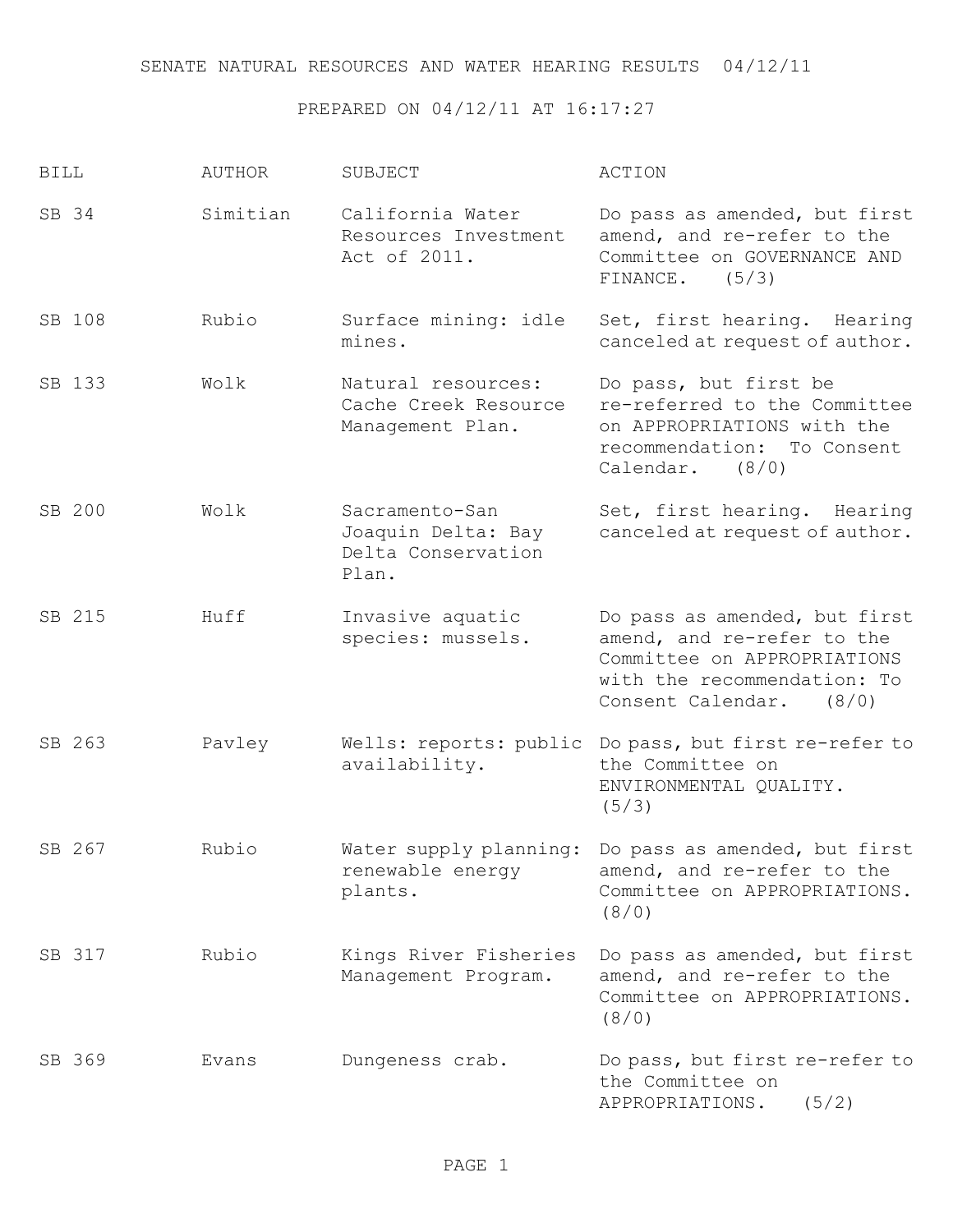## PREPARED ON 04/12/11 AT 16:17:27

| <b>BILL</b> | <b>AUTHOR</b> | SUBJECT                                                                                                                                      | <b>ACTION</b>                                                                                                |
|-------------|---------------|----------------------------------------------------------------------------------------------------------------------------------------------|--------------------------------------------------------------------------------------------------------------|
| SB 468      | Kehoe         | Department of<br>Transportation:<br>capacity-increasing<br>state highway<br>projects: coastal<br>zone.                                       | Do pass, but first re-refer to<br>the Committee on<br>TRANSPORTATION AND HOUSING.<br>(5/3)                   |
| SB 470      | Evans         | Commercial fishing:<br>salmon stamp.                                                                                                         | Do pass as amended, but first<br>amend, and re-refer to the<br>Committee on APPROPRIATIONS.<br>(7/0)         |
| SB 501      | Harman        | Tidelands and<br>submerged lands: City<br>of Newport Beach.                                                                                  | Set, first hearing. Hearing<br>canceled at request of author.                                                |
| SB 571      | Wolk          | California Water<br>Commission: master<br>plan for financing and<br>developing water<br>resources:<br>state-funded projects<br>and programs. | Do pass as amended, but first<br>amend, and re-refer to the<br>Committee on APPROPRIATIONS.<br>(5/3)         |
| SB 584      | Evans         | Oil spill prevention<br>and administrative<br>fee.                                                                                           | Do pass, but first re-refer to<br>the Committee on<br>(8/0)<br>APPROPRIATIONS.                               |
| SB 657      | Gaines        | Vacuum or suction<br>dredge equipment.                                                                                                       | Set, second hearing.<br>Failed<br>passage in Committee.<br>Reconsideration granted.<br>(8/0)                 |
|             |               |                                                                                                                                              | Do pass, but first re-refer to<br>the Committee on<br>ENVIRONMENTAL QUALITY. FAILED<br>PASSAGE IN COMMITTEE. |
| SB 752      | Berryhill     | Entitlements:<br>voluntary donations.                                                                                                        | Set, first hearing. Hearing<br>canceled at request of author.                                                |
| SB 834      | Wolk          | Integrated regional                                                                                                                          | Do pass as amended.<br>(5/3)                                                                                 |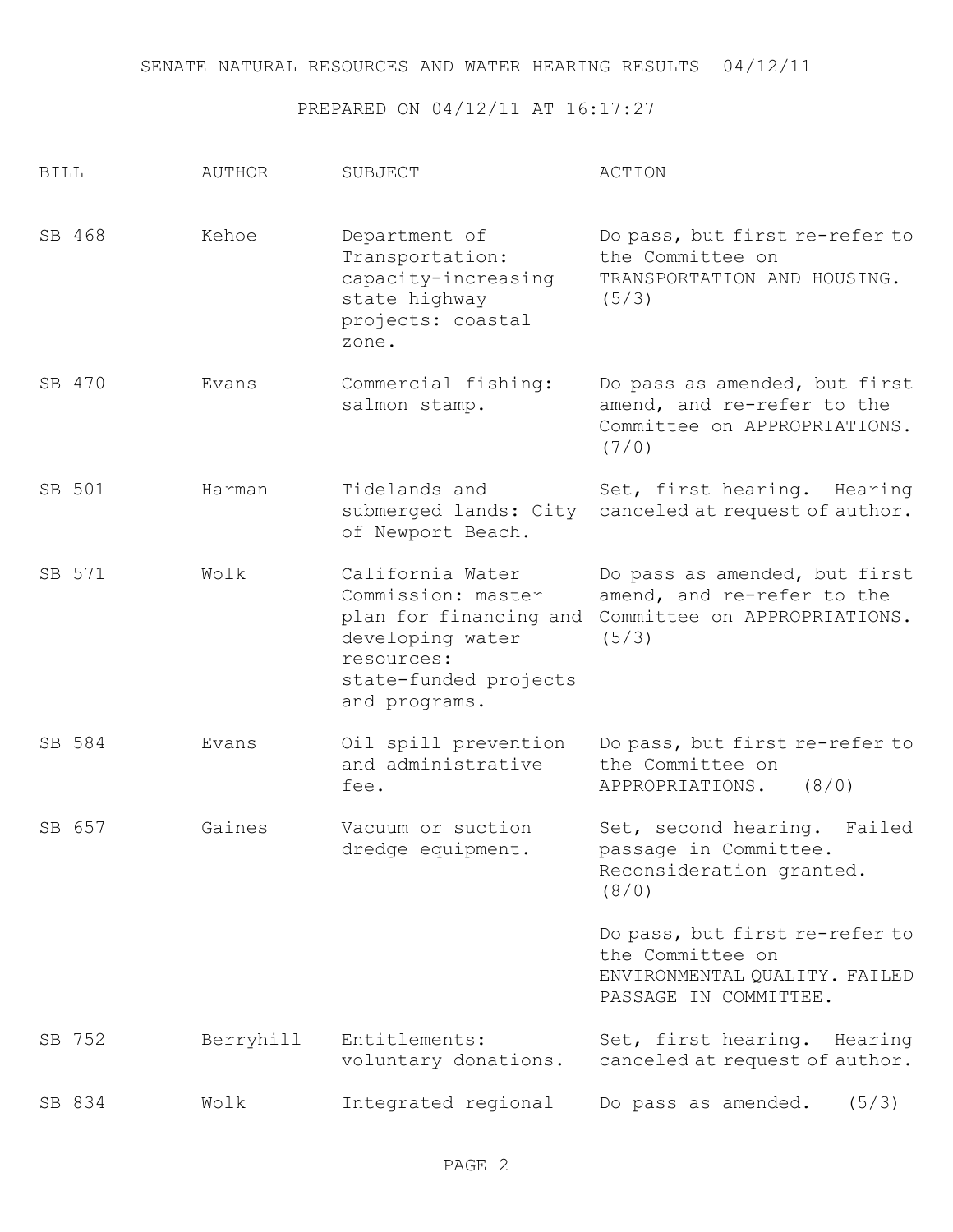## PREPARED ON 04/12/11 AT 16:17:27

| BILL   | AUTHOR | SUBJECT                                              | ACTION                                                                               |
|--------|--------|------------------------------------------------------|--------------------------------------------------------------------------------------|
|        |        | water management<br>plans: contents.                 |                                                                                      |
| SB 876 | Harman | Tidelands and<br>protection: lease of<br>structures. | Set, first hearing. Hearing<br>submerged lands: shore canceled at request of author. |

PAGE 3